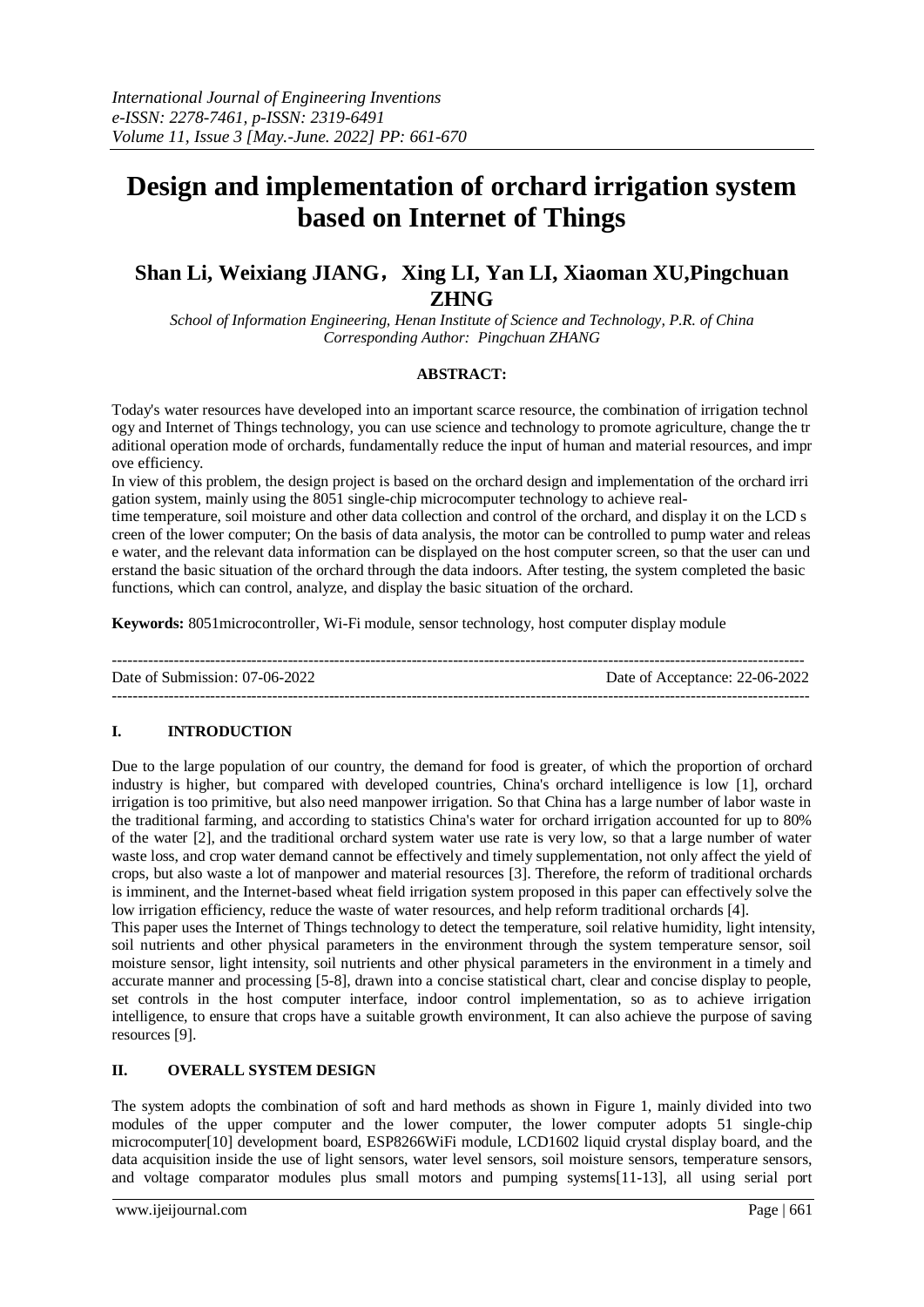communication, The lower computer part can display the collected data on the LCD screen, and people can determine whether they need to pump water by observing the data on the top. The software part is mainly to receive the data transmitted by the next bit machine, process this data and issue commands to the next bit machine [14-16]. The data of the next bit machine should also be specifically presented on the host computer, and these data are adjusted with the changes in the data of the next bit to maintain a certain degree of synchronization. The lower computer has a button that can directly control the pumping and discharging water, and the upper computer also needs to have the control of judging these data and watering and stopping. Finally, the data presentation effect hopes to be in the form of a graph, which can be more convenient and clearer.



**Fig. 1 Structural diagram of the irrigation system of the orchard**

## **III. SYSTEM HARDWARE DESIGN AND IMPLEMENTATION**

## 1 Temperature sensor

The temperature sensor senses the temperature and converts it into a usable signal. Temperature detectors are a central part of temperature measuring instruments and come in a wide variety of types. According to the measurement method, it is divided into 2 categories of contact and non-contact type, and 2 categories of thermal resistance and thermometer according to the characteristics of detector materials and electronic components. The temperature sensor is shown in Figure 2:



**Fig. 2 Physical view of the temperature sensor**

#### 2 Soil moisture sensor

The moisture sensor is the simplest humidity sensor. There are two main types of moisture sensitive components: resistive and capacitance. Soil moisture sensor Its physical diagram is shown in Figure 3

The characteristic of moisture sensitive resistance is that when the water vapor in the air can be adsorbed on a moisture-sensitive film, the resistance and resistance data of the component changes, and this feature is used to measure humidity.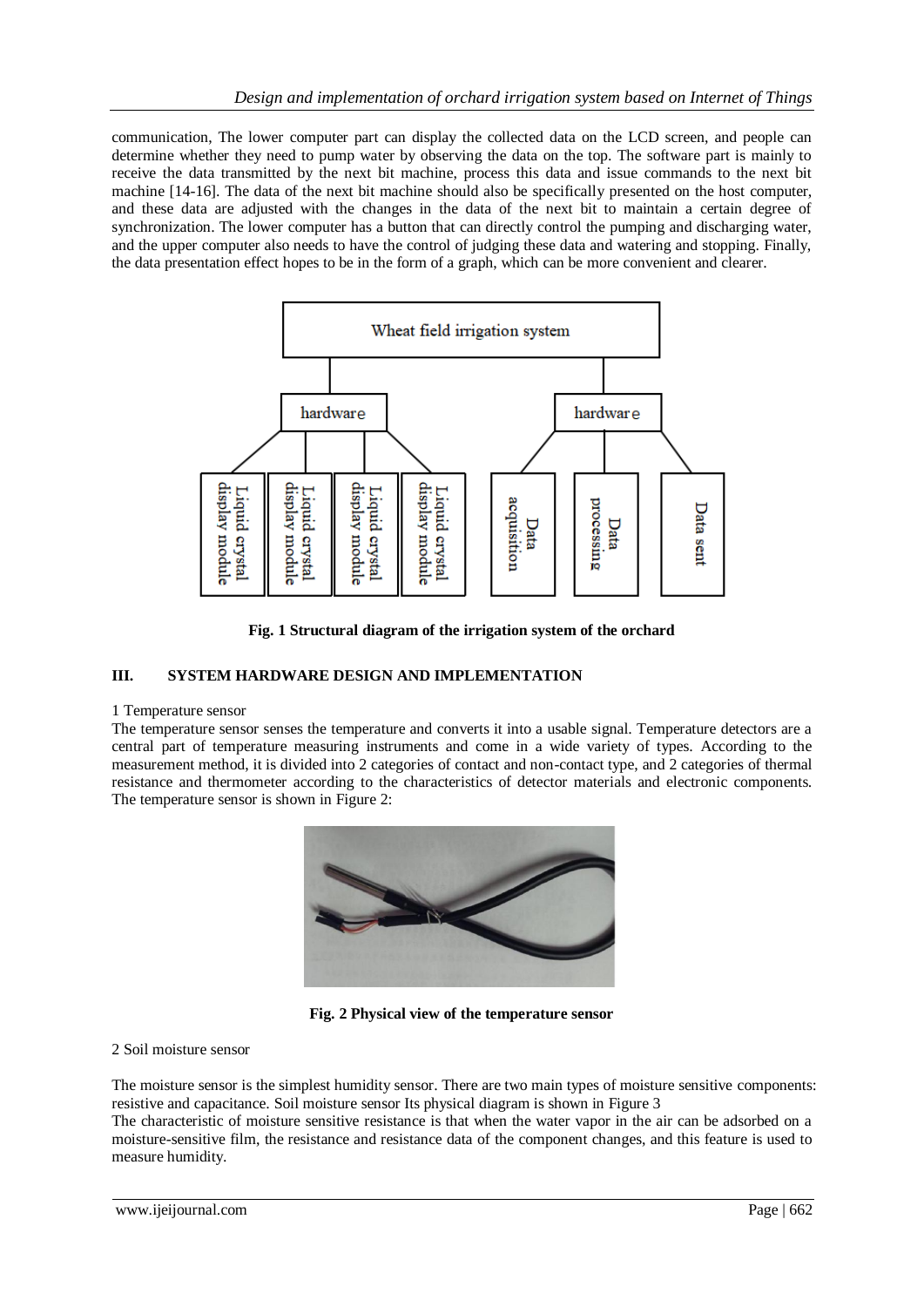

**Fig. 3 Physical diagram of the soil moisture sensor**

#### 3 Water level sensor

Water level sensor, the water level signal is transmitted to the controller, so the PC in the controller compares the measured water level signal with the set signal to obtain a deviation, so the installed electrical valve is issued with the same "on" and "off" commands as the deviation characteristics to confirm that the instrument has reached the set water level. Its physical image is shown in Figure 4:



**Fig. 4 Physical view of the water level sensor**

#### 4 Light sensors

Photosensitive sensor It is a detector device that uses a light-sensitive element to convert a lightweight signal into an electrical signal, which is sensitive to wavelengths close to the wavelength of visible light as well as infrared wavelengths and ultraviolet wavelengths. The light sensor is not limited to detecting sunlight, it can even be used as a sighing component to make an alternative sensor to detect some non-electric, if the nonelectrical is reborn as a change within the lightweight signal.

The photosensitive sensor utilized in this case may be a special kind of resistance, manufactured by semiconductor materials such as chemical compound barriers, the rules of which rely on internal photoelectric influences. The stronger the sunlight, the lower the resistance value, and as the strength level rises, the resistance value decreases dramatically, so the bright resistance value is as small as  $1K\Omega$  or less. The physical image of the light sensor is shown in Figure 5:



**Fig. 5 Photo of photo resistor**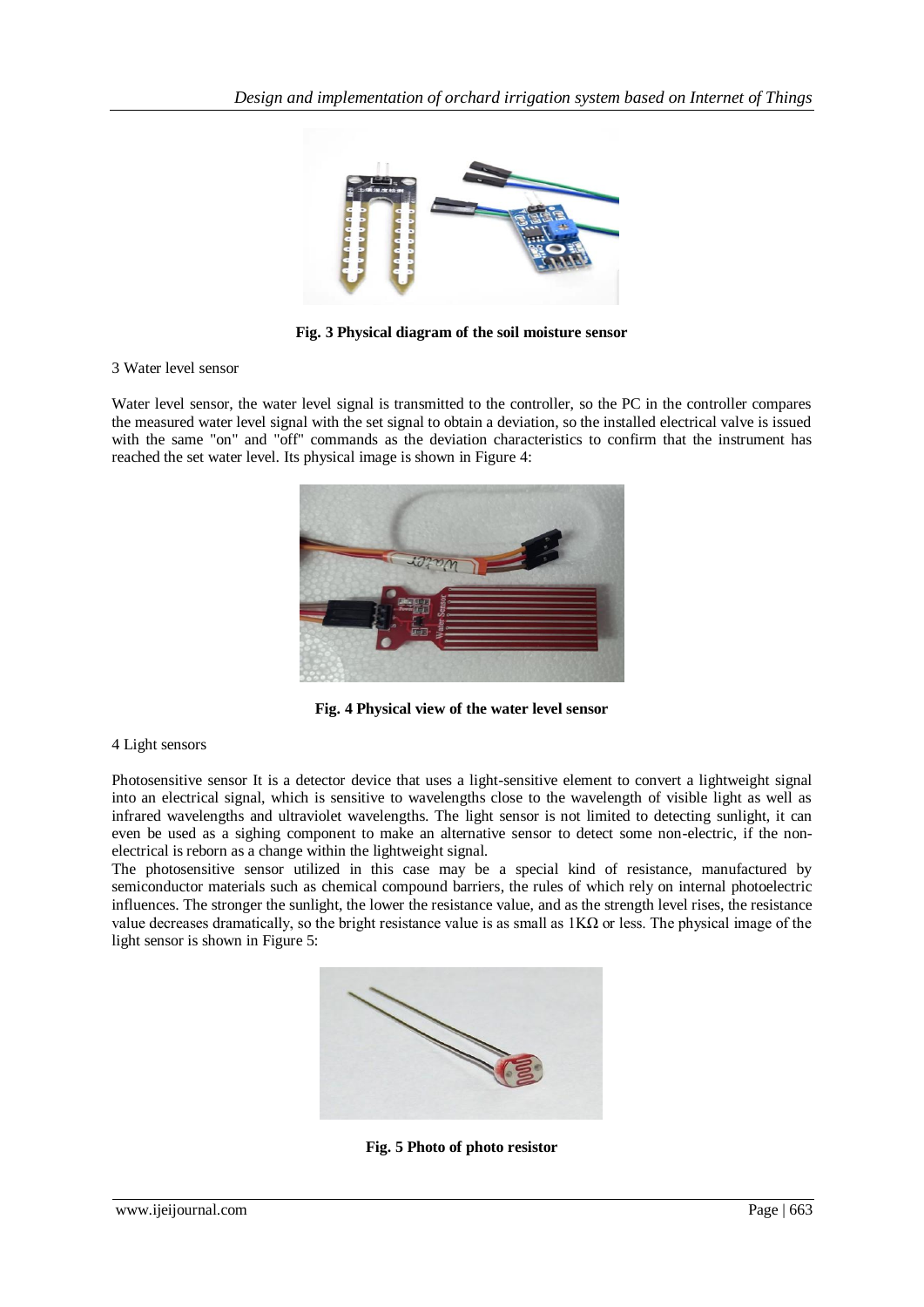5 Wi-Fi module

SP8266 is an ultra-low power UARTLAN pass-through module, with a very competitive package size and ultralow power technology, designed for mobile devices and Internet of Things applications, can connect the user's physical equipment to Wi-Fi wireless network, ESP8266 is widely used in good power grid, good transportation, good furniture, handheld equipment, industrial management, etc. The antenna will support PCB antennas, IPEX interfaces, and stamp hole interfaces.

The main functions that ESP8266 can do include interface transmission, PWM regulation, and GPIO management.

Serial port transmission: Knowledge transmission.

Smart is responsible for transmission, and the maximum transmission rate is 460800bps.

PWM control: lightweight adjustment, tricolor junction rectifier adjustment, motor speed management, etc. GPIO management: control switches, relays, etc.

ESP8266 has a rich hardware interface and can support UART, IIC, PWM, GPIO, ADC, etc., suitable for various IOT applications. As shown in Figure 6:



**Fig. 6 Esp266 physical diagram**

## **IV. SOFTWARE DESIGN AND IMPLEMENTATION**

The overall design code has a total of three classes, namely form loading class Form.cs, data processing class Date-Processing.cs, send data class Send-processing .cs. The host computer is mainly divided into three functions: obtaining data from the cloud platform and sending data to the lower computer, and displaying the data sent by the next computer to the cloud platform on the interface, (1) the data obtained from the cloud platform has temperature, light intensity, soil moisture, water volume, water level and watering times, (2) sending data to the lower computer is to send watering commands and stop watering commands, and (3) the data sent by the next computer to the cloud platform is processed and displayed through certain codes.

1 Host computer total interface design

The controls that need to be shown in the interface design as shown in Figure 7 are:

(1) Two graphs showing light intensity and watering volume (chart control).

(2) Six text boxes displaying the cloud platform data flow module: temperature display text box, light intensity display text box, soil moisture display text box, water quantity display text box, water level display text box, water number display text box.

(3) The soil moisture and watering status display text boxes analyzed by the two systems are displayed.

(4) Watering command send button and stop watering command text box.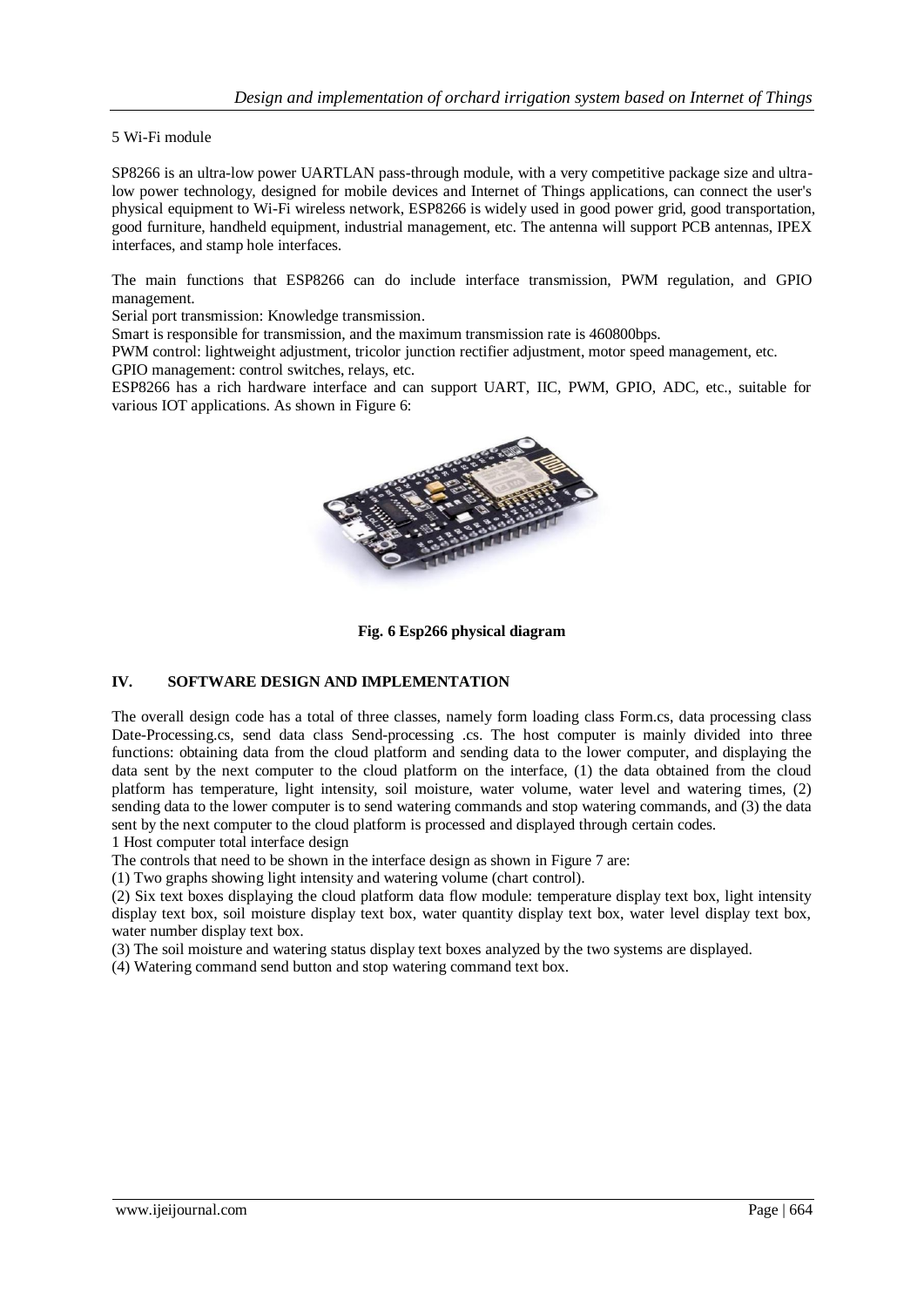## *Design and implementation of orchard irrigation system based on Internet of Things*



**Fig. 7 General interface diagram of the upper computer system**

- 2 Data stream processing such as temperature
	- (1) The design of each data interface is shown in Figure 8, and this part of the method is wrapped in the Date-Processing class.
	- (2)

| Temperature:<br>↬ | Light Intensity: 89% % | Soil Moisture:<br>% |
|-------------------|------------------------|---------------------|
| Water Volume: 00  | Water Level:           | Watering Times: 00  |
| ML.               | %                      | Times               |

**Fig. 8 The interface design shows a diagram**

(2) The specific implementation interface diagram of the data flow is shown in Figure 9:

| Temperature: 22<br>↑  | Light Intensity: 88% <sub>%</sub> | Soil Moisture: 59<br>- 96   |
|-----------------------|-----------------------------------|-----------------------------|
| Water Volume: 0503 ML | Water Level: 21                   | Watering Times: 05<br>Times |

**Fig. 9 The data interface shows a diagram**

3 Watering status and soil moisture display

(1) The watering status interface design is shown in Figure 10:

| Soil Moisture Conditions: please water in time<br>Watering Status: Stop watering | Soil moisture is too low, |
|----------------------------------------------------------------------------------|---------------------------|
| Watering                                                                         | Stop Watering             |

### **Fig. 10 Watering status interface design display diagram**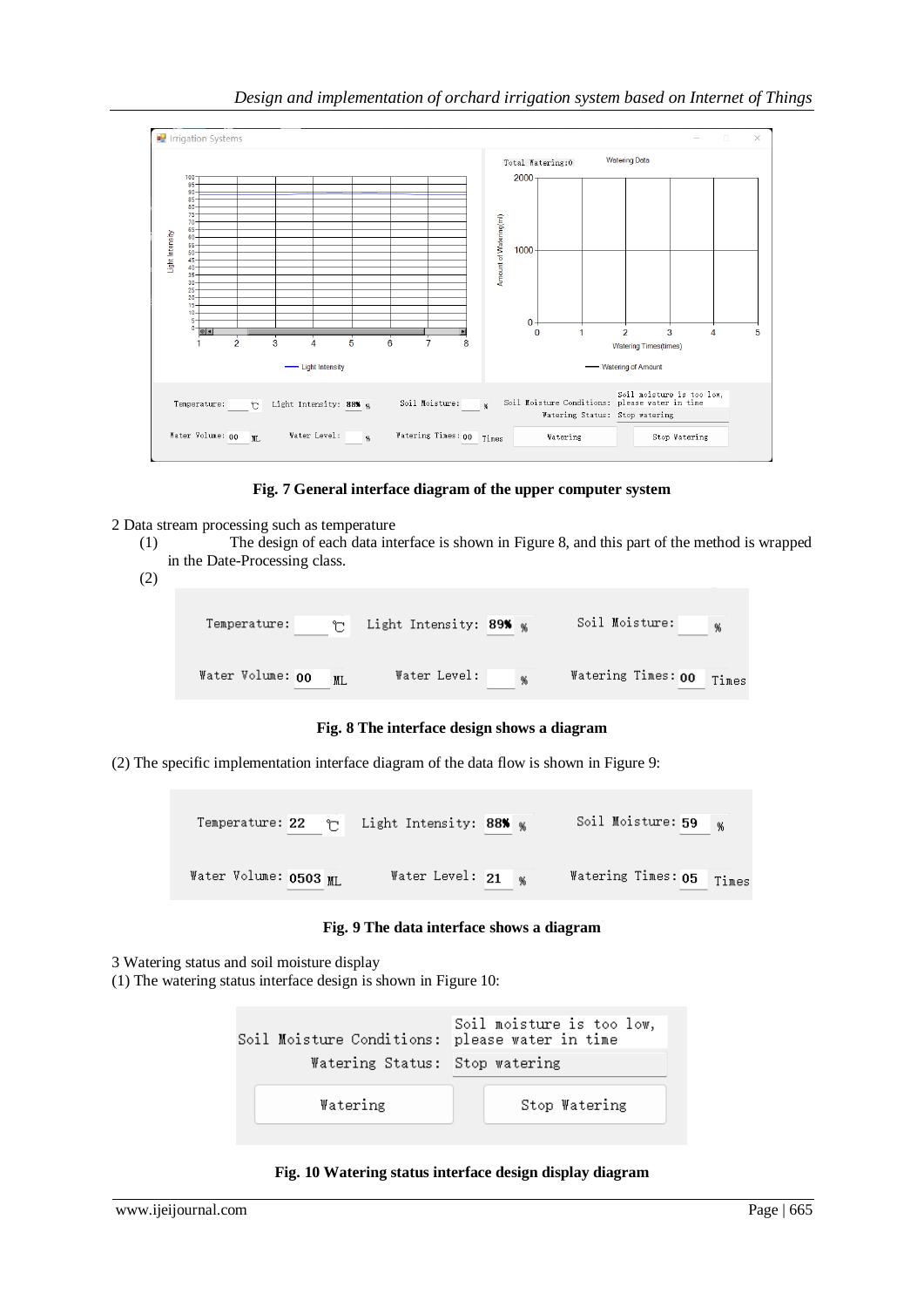## (2) Algorithmic thinking

This part of the function is done because of obtaining the data flow of the cloud platform and performing data processing. The watering status is achieved by judging the data of the led data flow module of the one-net cloud platform, led=1 is watering, led=0 is watering stop, the same judgment of soil moisture < 50% when the text box displays soil moisture is too low to prompt the user to water in time otherwise the soil moisture is normal. The algorithm program flowchart is shown in Figure 11:



## **Fig. 11 Algorithm program flowchart**

(3) The specific implementation interface diagram is shown in Figure 12:

| Soil Moisture Conditions: please water in time |                                | Soil moisture is too low, |
|------------------------------------------------|--------------------------------|---------------------------|
|                                                | Watering Status: Stop watering |                           |
|                                                | Watering                       | Stop Watering             |

#### **Fig. 12 Boundary map of watering status and soil moisture**

4 Water button and Stop watering button

(1) The design of the watering interface is shown in Figure 13:

| Watering | Stop Watering |
|----------|---------------|
|          |               |

**Fig. 13 On-stop watering control button boundary surface**

(2) Algorithmic thinking

Through the POST method requested by the HTTP protocol, the post method is invoked to call the one-net platform to send commands to the upper computer to the lower computer, and the lower computer starts to water after receiving the watering command, and the watering stops after receiving the stop watering command. Its algorithmic program idea flowchart is shown in Figure 14: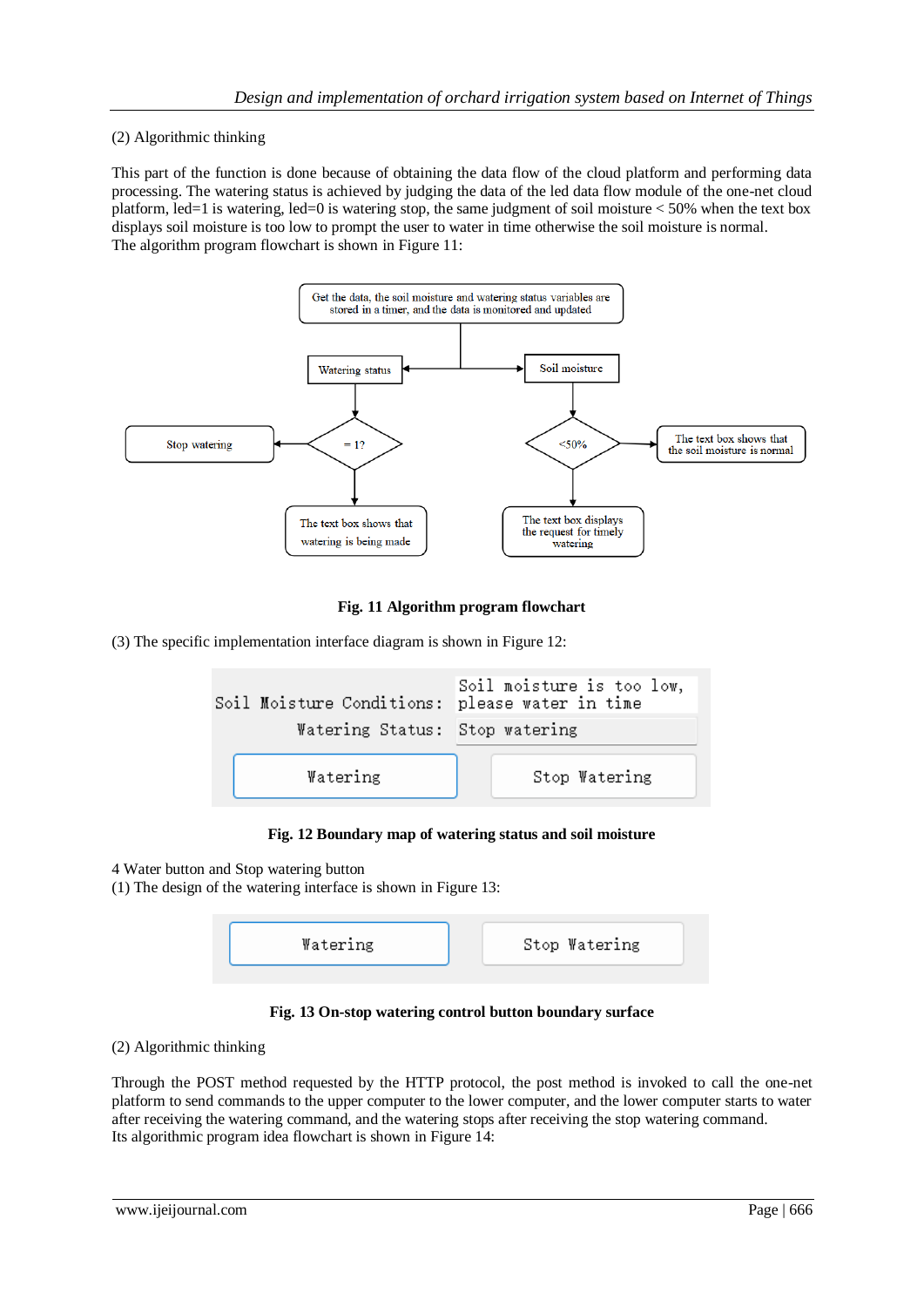

**Fig. 14 Algorithmic thought flowchart**

(3) The specific implementation interface diagram of the watering control button is shown in Figures 15 and 16:



**Fig. 15 Stop watering the page**



**Fig. 16 Start watering the page**

## **V. SYSTEM TESTS AND RESULTS**

#### 1 Hardware test

After drawing the schematic on the platform, the steps for physical testing of the hardware are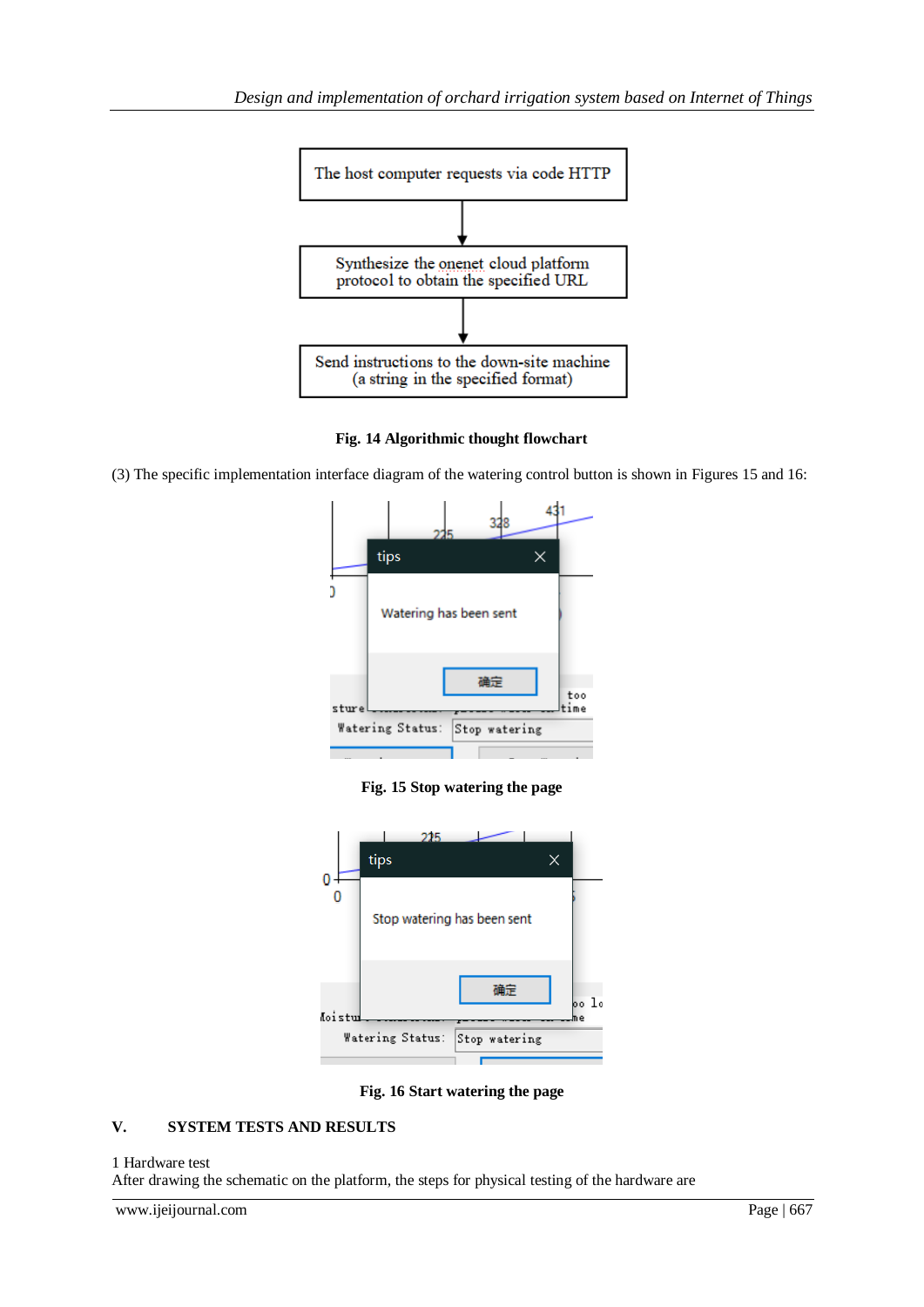(1) First correctly connect all modules of the next computer.

(2) Connect the power supply, turn on the switch to observe whether the power lamp is lit, if not lit to check whether there is a connection error in the device; If normal, the LCD screen will prompt that the Wi-Fi is not connected, please follow the prompt to open the mobile phone hot spot for network distribution, and the system will prompt Wi-Fi connect after successful network distribution.

(3) The four data appear on the LCD screen are soil, light, water, and temp, and the initial value is 00.

(4) A sample test can be carried out with a wet wipe, and the observation data changes of temperature, water level and soil moisture can be tested in turn; By covering the light above the photosynthesis with your hand, it is easy to test the change in luminosity.

According to the test, the values of the four data such asil, light, water, and temp can be changed normally on the liquid crystal display, and the liquid crystal display can also display the data stably, and the data can be accurately measured, as shown in Figure 17:



**Fig. 17 The next bit computer data display diagram**

2 Software Testing

Open your computer to locate the Irrigation Systems folder:

(1) Find the bin file to open the debug file, open the irrigation system application, which presents the light and temperature statistics chart and the watering and watering times statistical chart.

(2) The interface displays the values of temperature, light intensity, soil moisture, water level, water volume and number of watering, and has the current soil moisture situation such as: "Humidity is too low, please water in time" or "Soil moisture is normal" prompt words and "Watering" and "Stop watering" control buttons for watering.

(3) After connecting with the lower computer, the data of the lower computer is received and processed, and the lighting and other elements are drawn into a line chart on the left, and a line chart of the number of watering and watering times; According to the interface prompt information, select watering or stop watering, and observe whether the next computer can execute the instruction normally.

The value of temperature, light intensity, soil moisture, water level, water volume and number of watering times in the upper computer is normal and dynamic, when the humidity is too low, please water in time or the prompt words of normal soil moisture can also be displayed normally and the connection between the "watering" and "stop watering" control button and the lower computer is also used normally, and the light and temperature statistical chart and the watering and watering frequency statistical chart can also be normally changed as shown in Figure 18: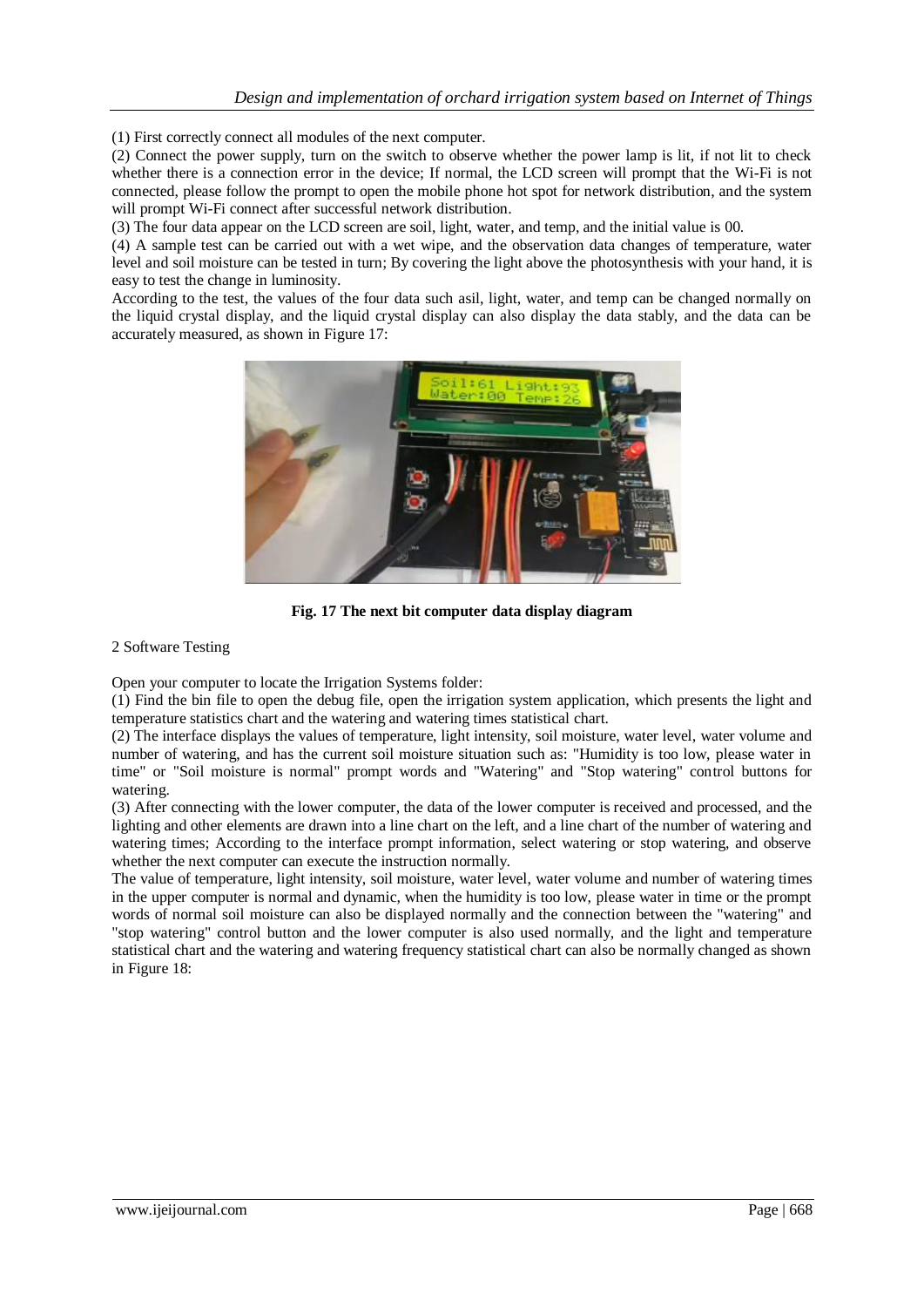

**Fig. 18 The host computer data shows a diagram**

## **VI. CONCLUSION**

From the system test results, through the temperature sensor and light sensor, the orchard light intensity and temperature change can be sensitively measured, the soil moisture sensing can also transmit the soil moisture change data in real time, and the water level sensor can measure the water level change in the current reservoir. These data can not only be displayed to the liquid crystal display module to show people, if connected to the host computer can also be transmitted to the controller computer in real time, the system after the drawing of the corresponding temperature, light element changes of the line chart, in addition to the water level and the number of watering bar chart, convenient for managers to quickly understand the current information of the orchard. And in the figure, there are relative data values to specifically display, control the operation interface of adding water and stopping water, so that indoor control operation can be realized.

In summary, this paper takes orchard irrigation as an example by using 8051 single-chip microcomputer technology to achieve real-time temperature and humidity harvesting control of orchards, and transmits these data to the host computer and then directly displays them to people by the screen, so that the staff can understand the basic situation of the orchard through data indoors, and then can better cope with the growth status of orchards under different circumstances, improve orchard yields, and reduce resource waste.

**Acknowledgment:** this work was supported by Science and Technology Project of Henan Provincial Science and Technology Department (Granted No: 212102310553,222102210116), and the Ministry of Education industry and education cooperation and collaborative education project (Granted No:202101346001).

#### **REFRENCES**

- [1]. Zuozhi Yu, Weifeng Rui, Maohan Ping, et al. [2023]" Design and experiment of a multi-channel mobile orchard irrigation and fertilizer applicator" Agricultural Mechanization Research, Issue 04, pp.95-100.
- [2]. Hai Tao, Lu Meng, Zhouwen Jie, et al. [2021]" Research on Precision Irrigation of Orchards Based on LPWAN Internet of Things and Expert System."China Rural Water Conservancy and Hydropower, issue 09, pp.128-133.
- [3]. Zengjing Yuan, Hongtian Sheng, et al. [2020]. Development and experimentation of real-time monitoring system for irrigation IOT in orchards. Journal of South China Agricultural University Issue 06: pp.145-153.
- [4]. Longxiao Ming., Wangyue Ting, et al. [2018] "LORA communication-based irrigation system for mountain orchards" Water Saving Irrigation, issue12, pp.114-117.
- [5]. LIgui Hong, DU Xin, et al. [2019]. "Design and practice of automatic irrigation system for orchards based on negative water head principle." Agricultural Machinery, issue06, pp. 104-106.
- [6]. Ding Meiling. [2019]. "Study on the technical model of irrigation and fertilization in mountain orchards." Agriculture and Technology, issue 02, pp. 34-35.
- [7]. Cheng Peng. [2021] "Application of efficient water-saving irrigation technology in mountain orchards of Zhuanglang County." Agricultural Science and Technology and Information, issue10, pp. 69-70+74.
- [8]. Yang, Ting. [2020]." Exploration and research on irrigation methods of orchards in Zhengning County."Farmers' Counselor, Issue14, pp. 234+240.
- [9]. Zhang Jiong. [2020] "Study on the application of micro-wetting irrigation technology in Gan Nan navel orange orchards." Jiangxi Water Conservancy Science and Technology, issue01, pp. 38-42.